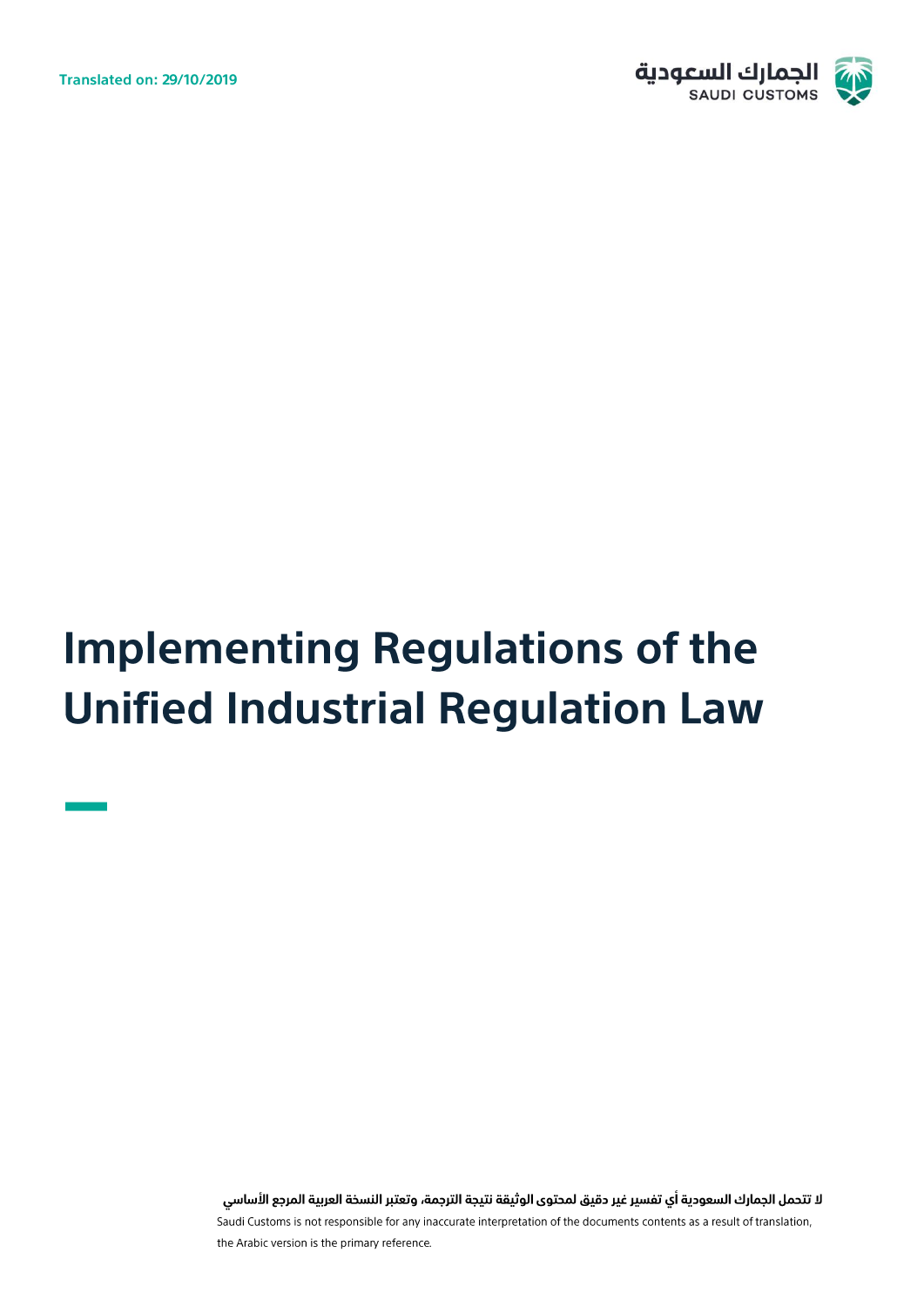The Cooperation Council for the Arab States of the Gulf

Secretariat General



Common Industrial Regulatory Law of the GCC Countries

Economic Affairs

Commerce and Industry Department

2010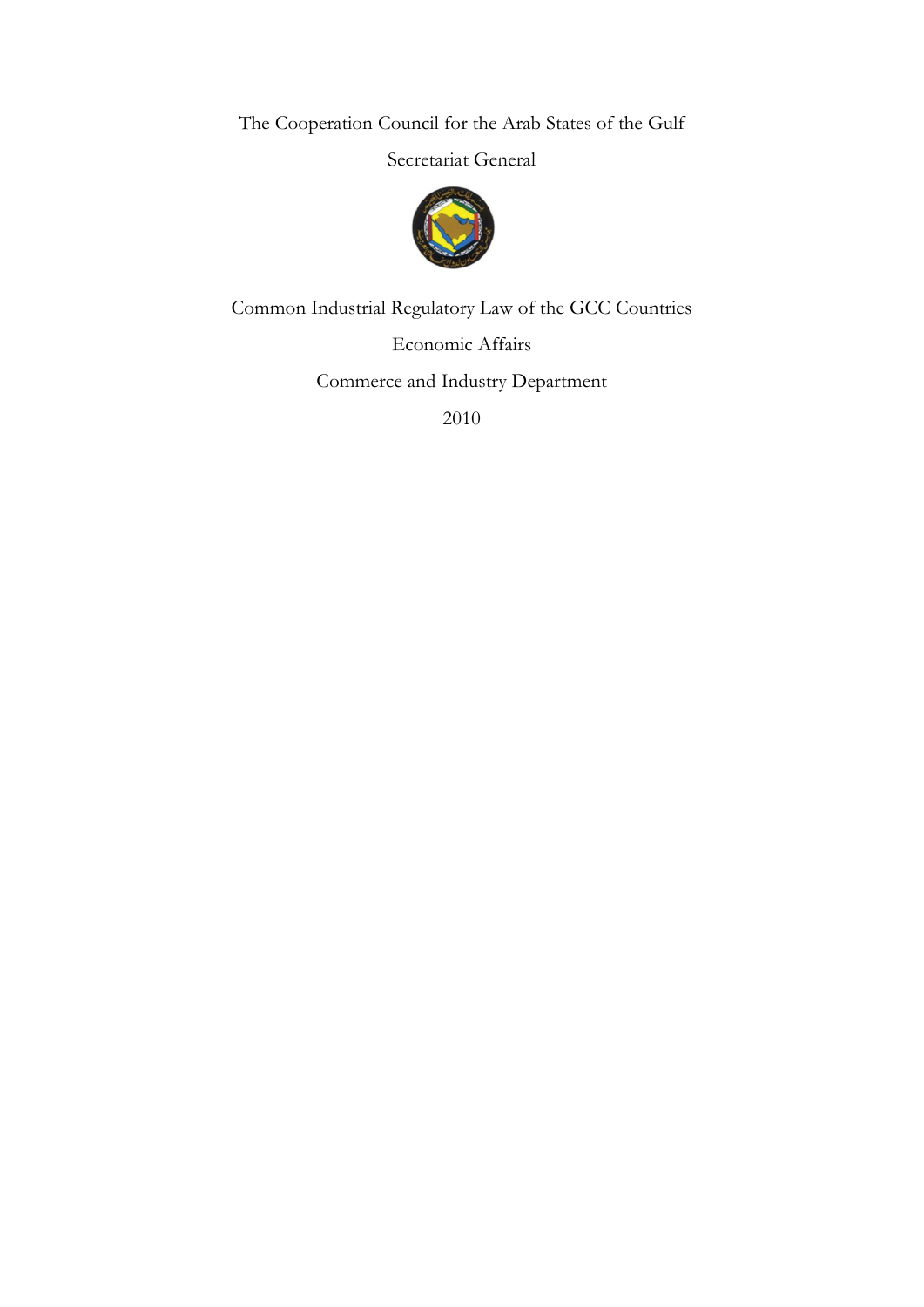| Contents |
|----------|
|----------|

| Sr. | Subject                                            | Page |
|-----|----------------------------------------------------|------|
|     | <b>Chapter one:</b>                                |      |
|     | - Definitions                                      |      |
| 2   | Chapter two:                                       |      |
|     | - Scope of Application                             |      |
| 3   | Chapter three:                                     |      |
|     | - The Technical Committee for Industry Affairs     |      |
| 4   | Chapter four:                                      |      |
|     | - Industrial Licenses                              |      |
| 5   | <b>Chapter five:</b>                               |      |
|     | - Industrial Register                              |      |
| 6   | Chapter six:                                       |      |
|     | - Administrative Sanctions                         |      |
| 7   | <b>Chapter seven:</b>                              |      |
|     | -General and Final Provisions                      |      |
| 8   | <b>Industrial Project License Form (Industrial</b> |      |
|     | Establishment)                                     |      |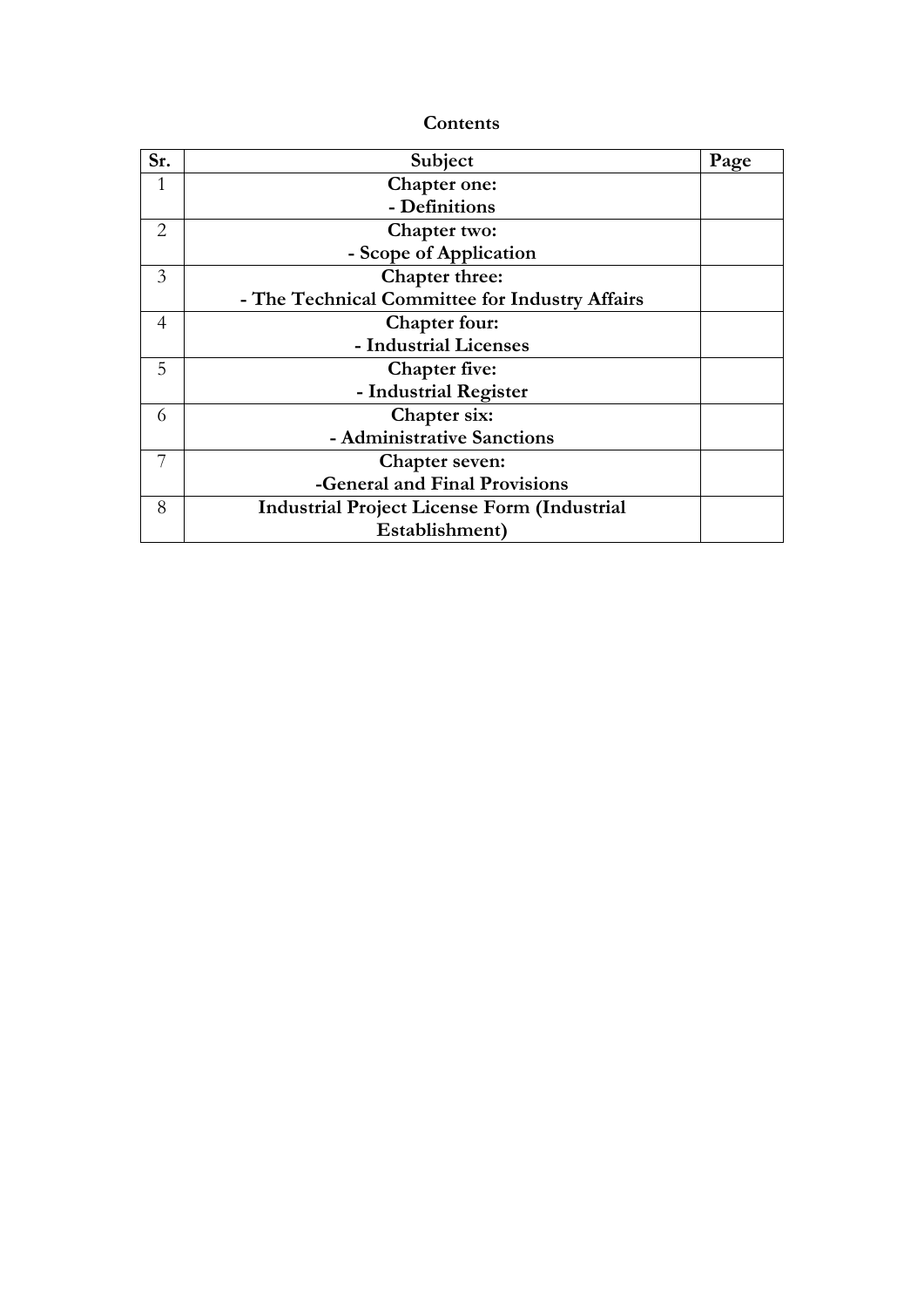# **Chapter one**

## **Definitions**

# **Article (1)**

In the application of the rules of this Regulation, each of the words and phrases contained therein shall have the same meaning as stipulated in Article (1) of the Common Industrial Regulation Law of the Cooperation Council for the Arab States of the Gulf "GCC Common Industrial Law" unless the context requires a different meaning. The following words and phrases shall have the meanings assigned to each, unless the context requires a different meaning.

|                | Law               | Common Industrial Regulation Law of the Cooperation         |  |  |
|----------------|-------------------|-------------------------------------------------------------|--|--|
|                |                   | Council for the Arab States of the Gulf.                    |  |  |
| 2              | <b>Industries</b> | Industries based on ideas, information, software,           |  |  |
|                | based on          | innovations, experiments, studies and investable scientific |  |  |
|                | knowledge         | research.                                                   |  |  |
| 3              | Environmental     | Industries that aim to protect the environment, preserve it |  |  |
|                | Industries        | from pollution, and apply the concept of clean              |  |  |
|                |                   | production.                                                 |  |  |
| $\overline{4}$ | <b>Basic</b>      | Materials of strategic importance, where stopping or        |  |  |
|                | <b>Materials</b>  | reducing them will harm national interests.                 |  |  |
| .5             | Initial           | No objection from the Department that the industrial        |  |  |
|                | Approval          | project owner completes the procedures related to           |  |  |
|                |                   | approvals from the concerned authorities in the country     |  |  |
|                |                   | in preparation for issuing the industrial license.          |  |  |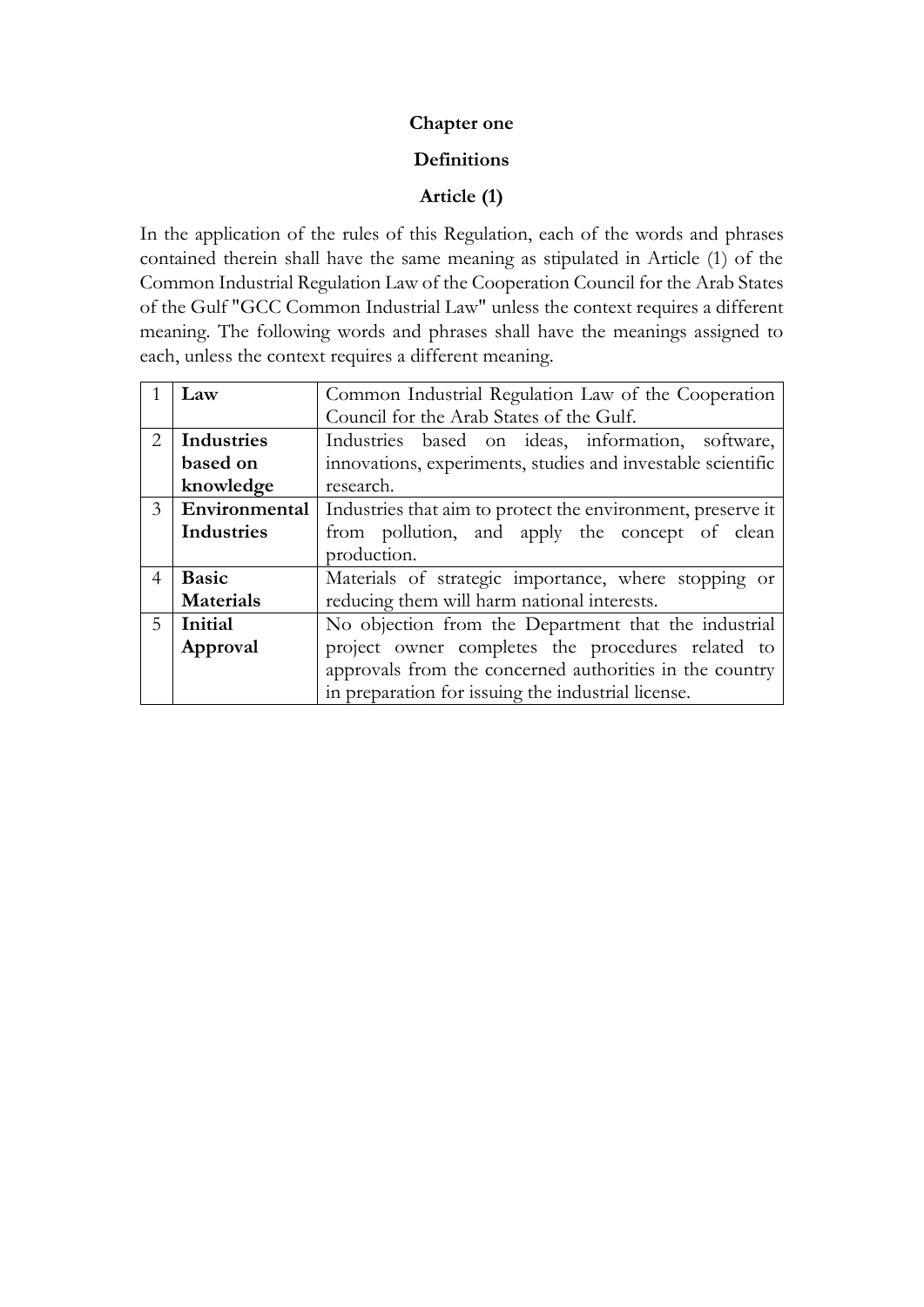#### **Chapter two**

## **Scope of Application**

# **Article (2)**

In addition to the industrial projects exempted in Article (2) of the rules of the Law, the following industrial projects are excluded:

1. Projects working in the field of oil exploration and extraction.

2. Projects working in the field of extracting mineral ores without changing its content or shape.

## **Chapter three**

# **The Technical Committee for Industry Affairs**

# **Article (3)**

A committee or technical committees shall be formed by a resolution of the minister or the competent authority to organize, develop and improve the industry, headed by the Department official or his delegate, a member of the ministries and other government agencies, bodies and authorities concerned with industry affairs and representatives of the owners of industrial projects nominated by the concerned authority.

The term of membership of the committees shall be three years, renewable for one or more terms.

The Secretariat of each committee shall be responsible for one or more of the Ministry's employees, who shall be delegated, and their functions and competencies determined by a resolution from the Minister.

# **Article (4)**

The Committee or Committees shall have the following competences:

1. Study proposals related to the organization, development and improvement of industrial performance.

2. Study the problems and difficulties facing industrial projects and propose appropriate solutions.

3. Discuss methods of exporting industrial products.

4. Study the issues related to industry affairs referred to it by the Minister.

# **Article (5)**

The Committee (s) shall meet at the Ministry's headquarters upon the invitation of its president and whenever necessary. The vice-president shall replace the president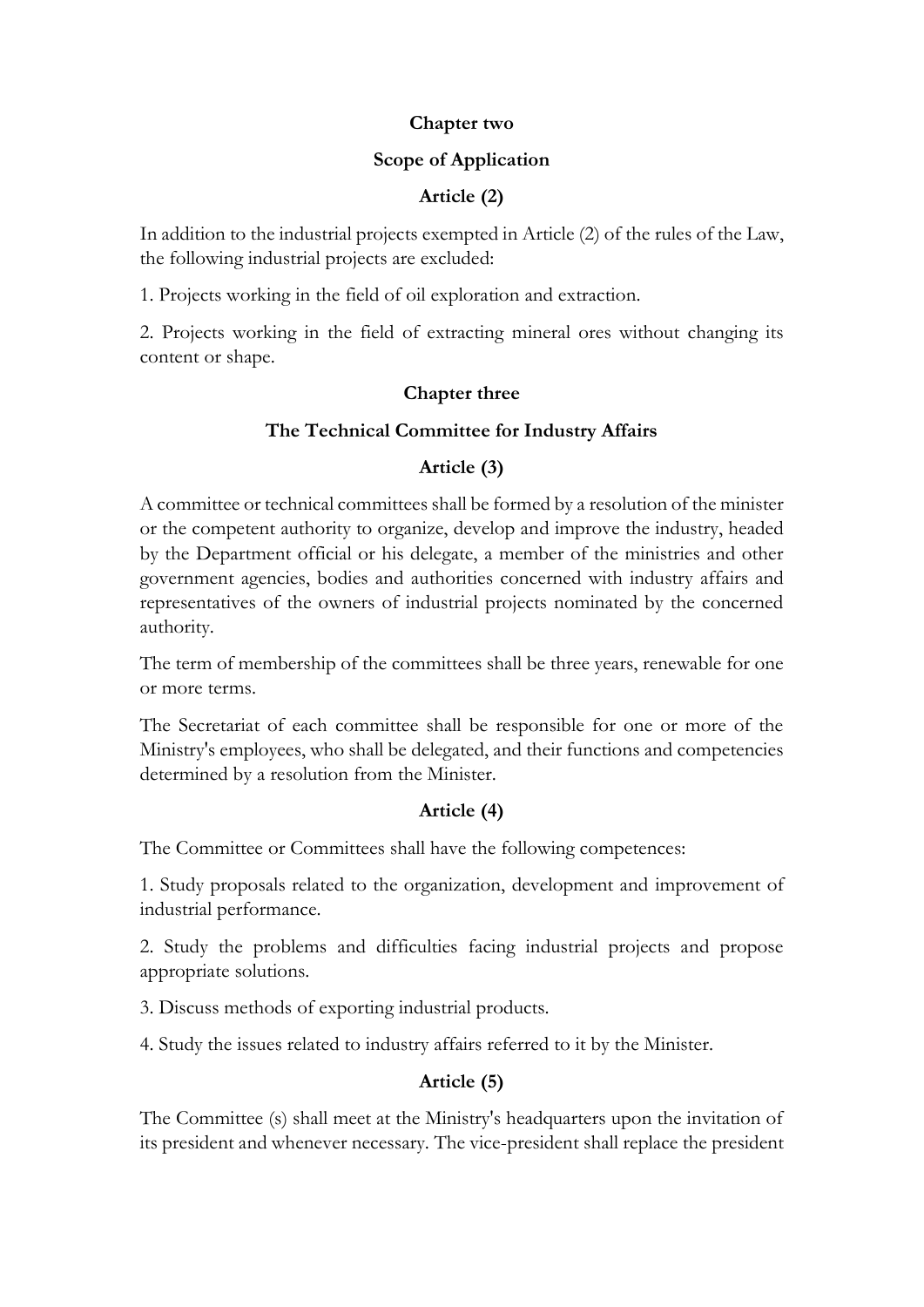during his absence, provided that the number of meetings shall not be less than two meetings per year.

The meetings of the Committee shall be valid only in the presence of the majority of its members, provided that the president or the vice-president shall be present. The recommendations of the Committee (s) shall be made by a majority vote of the present members. When the votes are equal, the side of the president shall prevail.

The Committee (s) shall develop its own system and procedures. This system shall be issued by a resolution from the Minister.

# **Article (6)**

The Committee (s) may use such competent and experienced experts as it deems necessary. Those experts have no right to vote recommendations of the Committee (s).

Such committees may also address all competent authorities in the State to provide them with the information and data necessary to perform their work.

# **Article (7)**

The Committee (s) shall maintain a record indicating the subjects referred to it and the recommendations made thereon. A record of each meeting shall be issued, indicating the date and time of the start and end of the meeting, its place, the names of the members present and absent, and all the topics on the agenda and recommendations thereof. The minutes shall be signed by the president and the secretary.

# **Article (8)**

The Committee (s) shall submit its recommendations to the Minister for taking appropriate action as he may deem.

# **Chapter four**

# **Industrial license**

# **Article (9)**

Submit an application for a license to set up an industrial project, expanding its size, developing, changing production, integrating in another industrial project, splitting for more than one industrial project, changing location, or disposing in part or wholly by the owner of the industrial project on the forms prepared for this purpose.

# **Article (10)**

The license application must include the following data:

1. Name and nationality of the project owner.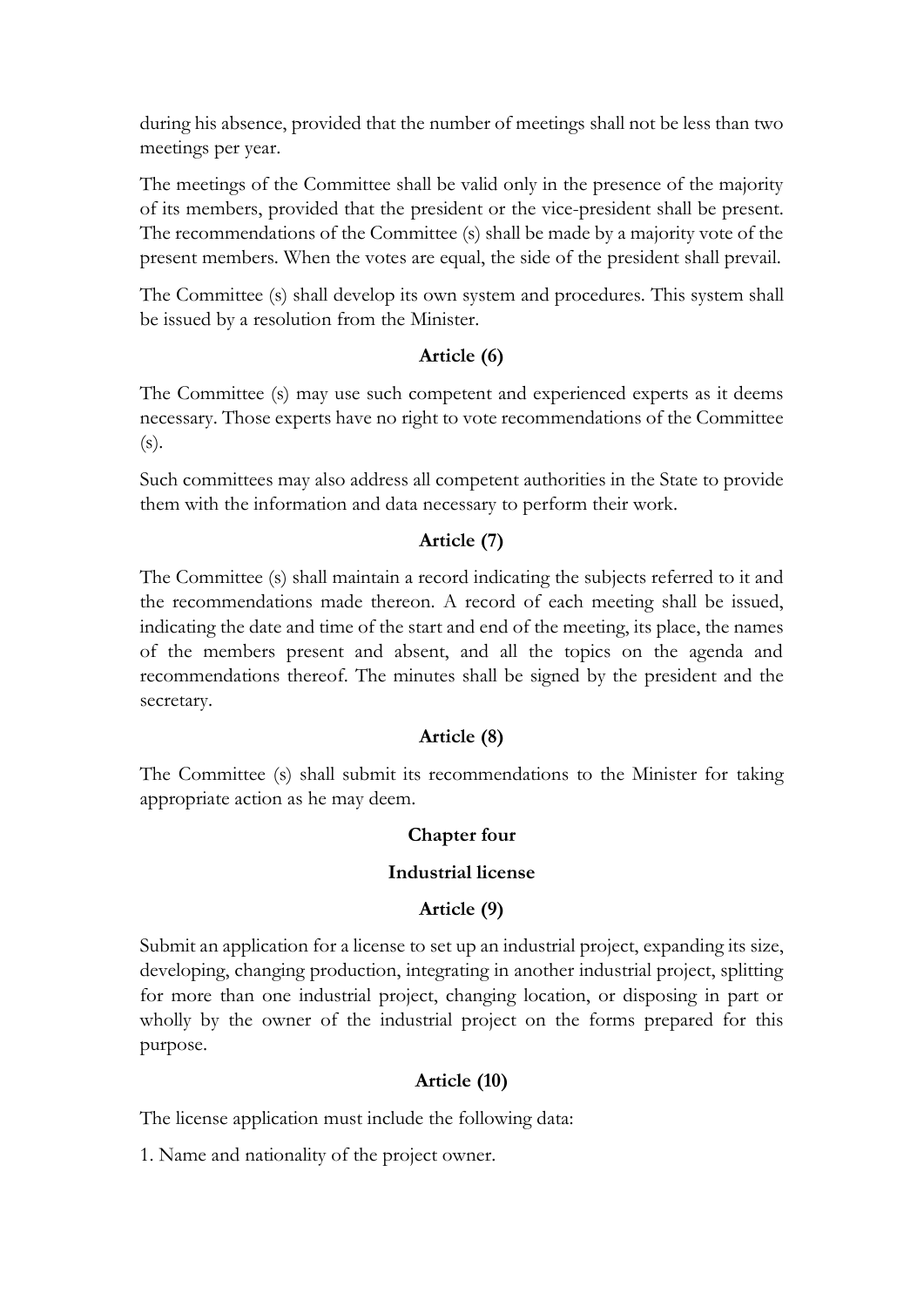2. The established industry, and a statement about the industrial product and production method.

3. Project Capital.

4. A statement of the main machines to be used in the industrial project and its annual production capacity.

5. The number of employees and workers to be employed in the industrial project.

6. Any other data requested by the Department.

# **Article (11)**

The application for the license shall be accompanied by the following documents:

1. Proof of identity for the industrial project owner.

2. The company's Memorandum of Association in case the applicant is an existing company.

3. Any other documents requested by the Department.

The Department may request the industrial project owner to submit an economic and technical feasibility study for the industrial project, provided that the study includes the following elements:

1. Sources of funding

2. Paid-up capital, total invested capital.

3. Annual production costs of the industrial project.

4. Means and policies of internal and external marketing.

5. The size of the Man power (national and expatriate) with the percentage of each according to the nature of work.

6. Projected annual revenues of the industrial project.

# **Article (12)**

The Department shall prepare a special register to entry the license applications in serial numbers according to the priority of their receipt. The application submission date, date of its entry into the registry, name of the industrial project owner, its address, and industrial activity type are set out in conjunction with each application.

# **Article (13)**

The Department shall give the applicant a receipt to receive the application, provided that the application meets all the required conditions, stating the number and date of application entry in the register referred to in the previous article.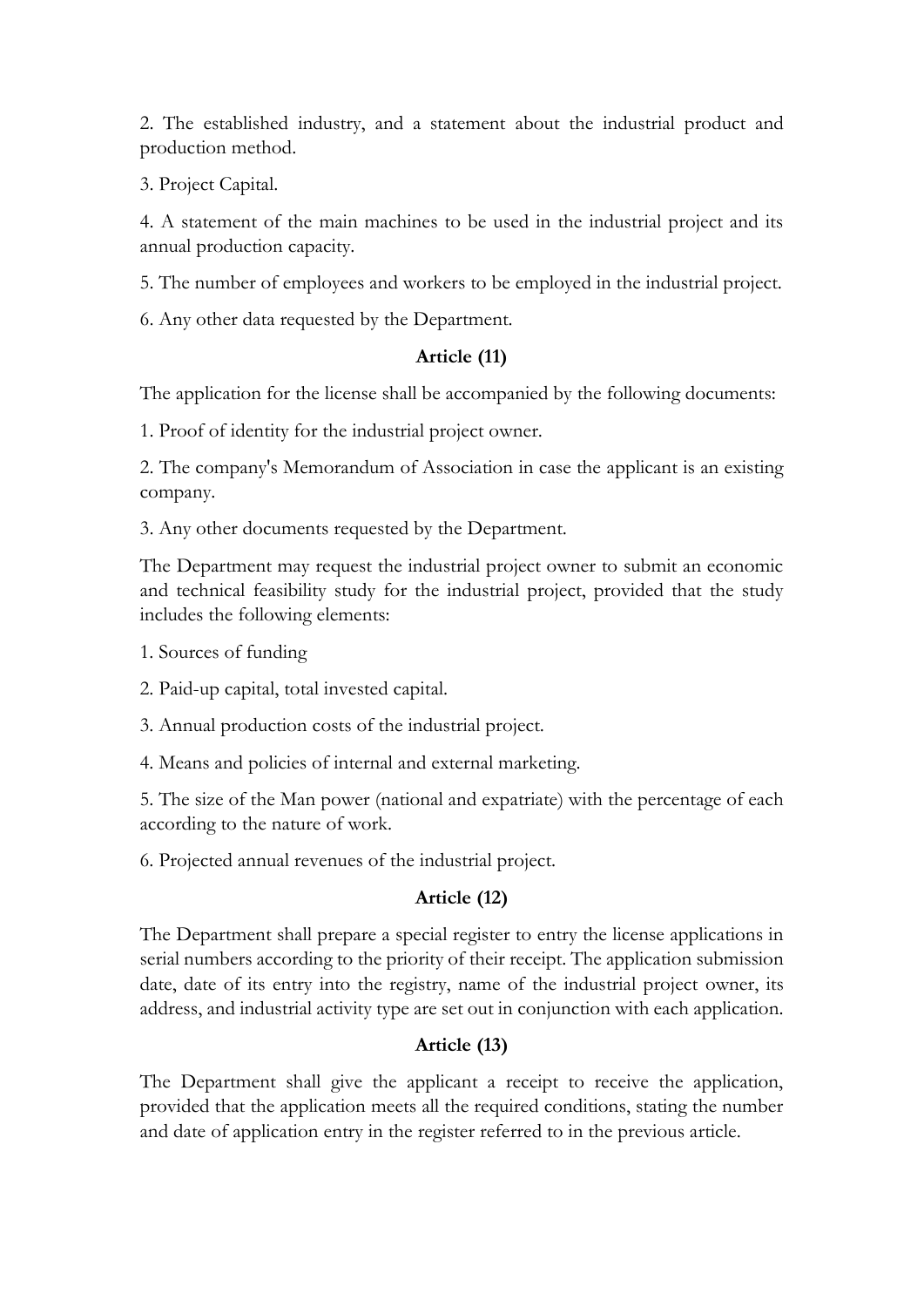### **Article (14)**

The Department shall open a file for each license application, in which the application, all correspondence, papers and documents related thereto, implementation reports of the industrial project after the license, and any amendments thereto shall be kept.

#### **Article (15)**

The Department shall issue the initial approval, after completing all the data and documents and completing the examination of the application for obtaining the license, within a maximum period of thirty days from the date of its submission. The expiry of this period without respond shall be considered a rejection of the application. In the event of a resolution accepting or rejecting the application, the applicant shall be notified within fifteen days from the issue date.

The applicant whose license has been rejected shall appeal to the Minister within sixty days from the date of being notified in writing of the resolution or expiry of the period stipulated in preceding paragraph without deciding on the application.

The grievance shall be filed by a letter stating the name and address of appellant, the grievance decision and date, and attached all supporting documents for the grievance. The grievance shall be decided within sixty days from its filing date.

#### **Article (16)**

The industrial license shall be issued in accordance with the standard form attached to these Regulations.

#### **Chapter five**

#### **Industrial Register**

#### **Article (17)**

A special industrial register shall be established in the Department called the "Industrial Register" in which all licensed industrial projects that have been implemented and operated shall be registered. Industrial projects that have been licensed before the Law (Regulation) shall also be registered therein.

#### **Article (18)**

The entry application in the industrial register shall be submitted to the Department within sixty days from date of commencement of the actual production, on the entry application form prepared by the Department for this purpose. The application must include the following information:

1. The industrial project name and its legal entity.

2. The project owner name.

3. The industrial project address and its management center.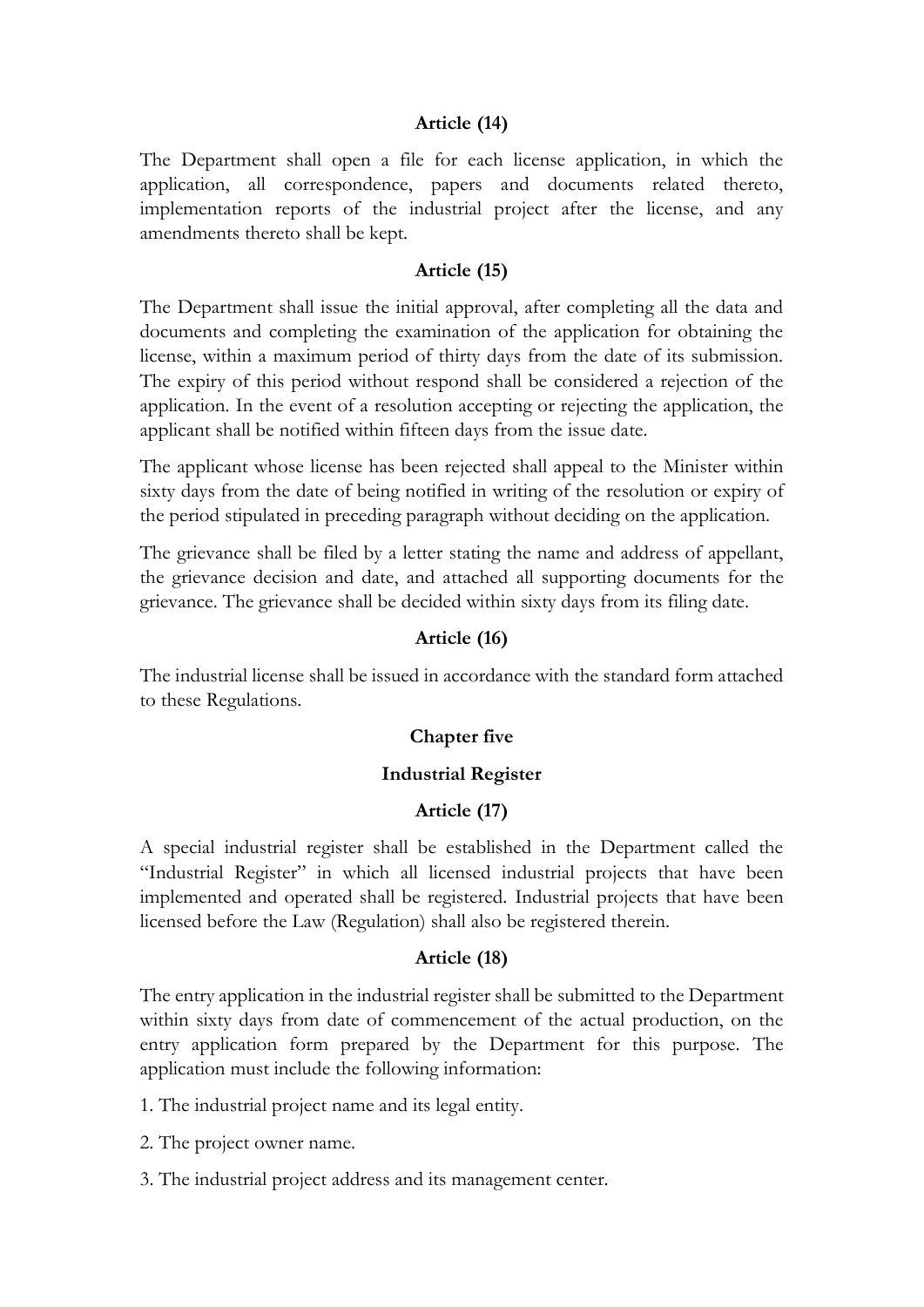4. Products and services provided by the industrial project.

5. The actual production capacity, maximum production capacity and design of the industrial project.

6. The total investment in the industrial project, the financing sources, subsidies and loans provided to them and their agencies.

7. The size of manpower in the industrial project.

8. Raw materials, semi-finished materials, and a list of equipment and machinery for the industrial project.

9. Production start date.

10. Any other data.

# **Article (19)**

The entry application in the industrial register shall be accompanied by a copy of the following documents:

1. The licensing for establish industrial project and any other licenses issued to the industrial project.

2. Commercial register, extract of entry certificate.

3. The company's Memorandum and Articles of Association (in case the industrial project is owned by a company).

4. Any other documents required by the Department

# **Article (20)**

After verifying that the industrial project fulfills all the required data and documents, the Department shall issue an entry certificate in the industrial register of the project, including all the data set forth in Articles (18) and (19) of these Regulations. The certificate shall be handed over to the industrial project owner for retention in his establishment, and to be presented at each request and when dealing with the State administrations and institutions in all matters relating to the industrial project.

In case of loss or damage of the entry certificate in the industrial register, the industrial project owner may obtain a replacement certificate from the Department.

# **Article (21)**

The industrial project owner, his heirs or the disposer of the industrial project, by any kind of actions, may obtain an official extract from the industrial project data recorded in the industrial register, in accordance with a request submitted to the Department, attached thereto by the following documents:

1. Proof identity of the applicant or his representative.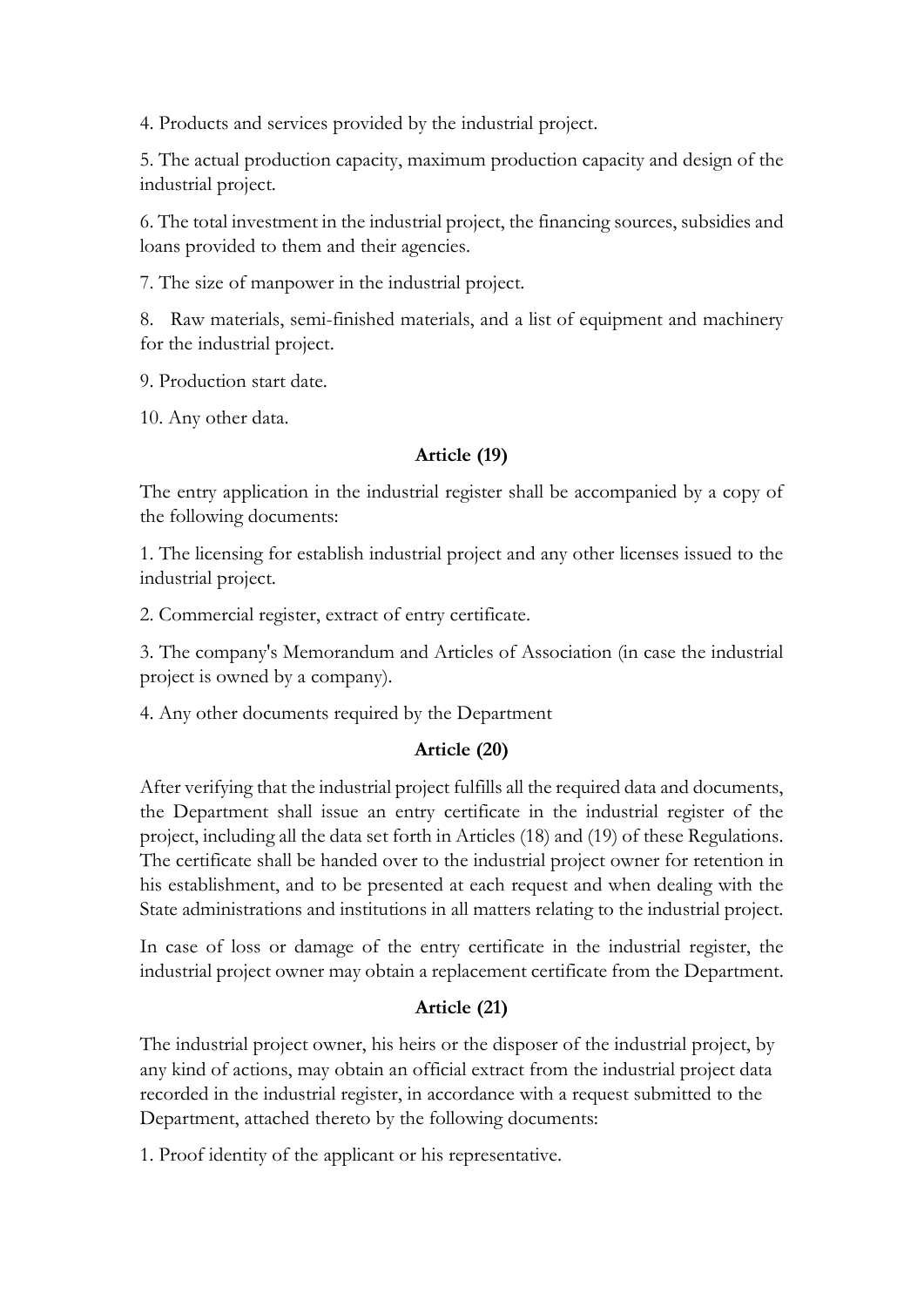2. The industrial license copy, if the applicant is the owner of the industrial project.

3. Official certified copy of the heirs' notification, if the applicant is one of the heirs of the industrial project owner.

4. Approved copy proving the disposal of the industrial project, if the applicant is the disposer.

5. Any other data or documents deemed necessary by the Department.

The Department shall issue the extracted data within ten days from the application submitting date to fulfill all required documents.

# **Article (22)**

Without prejudice to the provisions of Article (15) of the Law (Regulation), the Department shall issue every six months a periodical publication, in which advert the basic information and data of the industrial projects that have been entered in the industrial register and any amendments that may occur to the industrial project.

The advert shall include the following data:

1. Name and type of industrial project.

2. Date of issuing the industrial license for the project.

3. Date and number of entry in the industrial register.

4. The legal form of the industrial project.

5. Industrial project purposes

6. Products of the industrial project, and its production capacity.

# **Article (23)**

Owners of industrial projects entered in the industrial register must update their data periodically at least every two years. The Department shall continue to do so.

The industrial project owner shall also submit a request to the Department to amend the data set forth in Articles (18) and (19) of these regulations, and any other data of the industrial project, within a maximum of sixty days from the date of any change in these data.

# **Article (24)**

The industrial project owner shall provide the Department annually, on the form prepared by the Department for this purpose, with the following data:

1. The design production capacity of the industrial project.

2. The actual production capacity of the industrial project.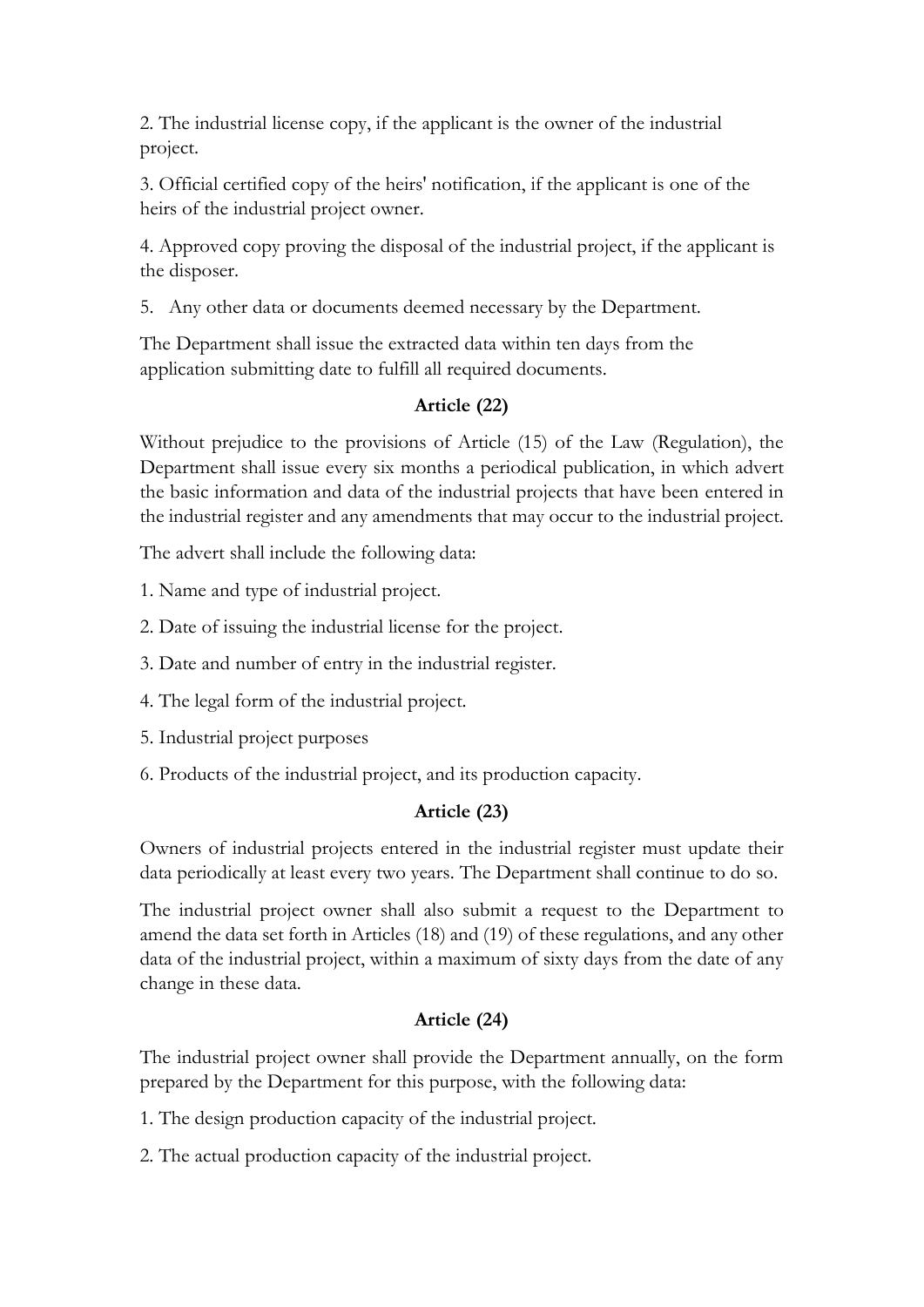3. Industrial project sales volume.

4. Number of man power (national and expatriate) 5. How the industrial project can benefit from the incentives granted to it.

6. The balance sheets and the final accounts of the industrial project for each fiscal year, certified by an auditor accredited in the State if the Department deems it.

7. Any other data.

# **Article (25)**

The industrial project owner shall notify the Department before sale of the project in whole or in part, mortgage, lease, assign or dispose of any kind of disposal. He shall submit the following documents:

1. An application that includes a desire to act in the industrial project, indicating the type of disposal.

2. Application form for the license to dispose in the industrial project, according to the type of disposal.

3. A copy of the project owner identification and the disposer

4. Entry certificate in the industrial register, when the industrial project is entered in this register.

5. A letter from the mortgagor in case of mortgaging the industrial project stating the approval of the disposal.

6. Any other documents deemed necessary by the Department.

The Department shall amend the industrial project data in the industrial register according to the required approved amendments.

# **Chapter six**

# **Administrative Sanctions**

# **Article (27)**

In case the industrial project violates any of the provisions of the Law (Regulation), the Minister or his representative may impose one of the following administrative penalties, depending on the type, nature and gravity of the violation:

1. Administrative warning to end the violation within the period specified by the Minister or his authorized representative.

2. Closing the industrial project administratively until the violation and its consequences are removed.

3. Cancellation of industrial license and registration.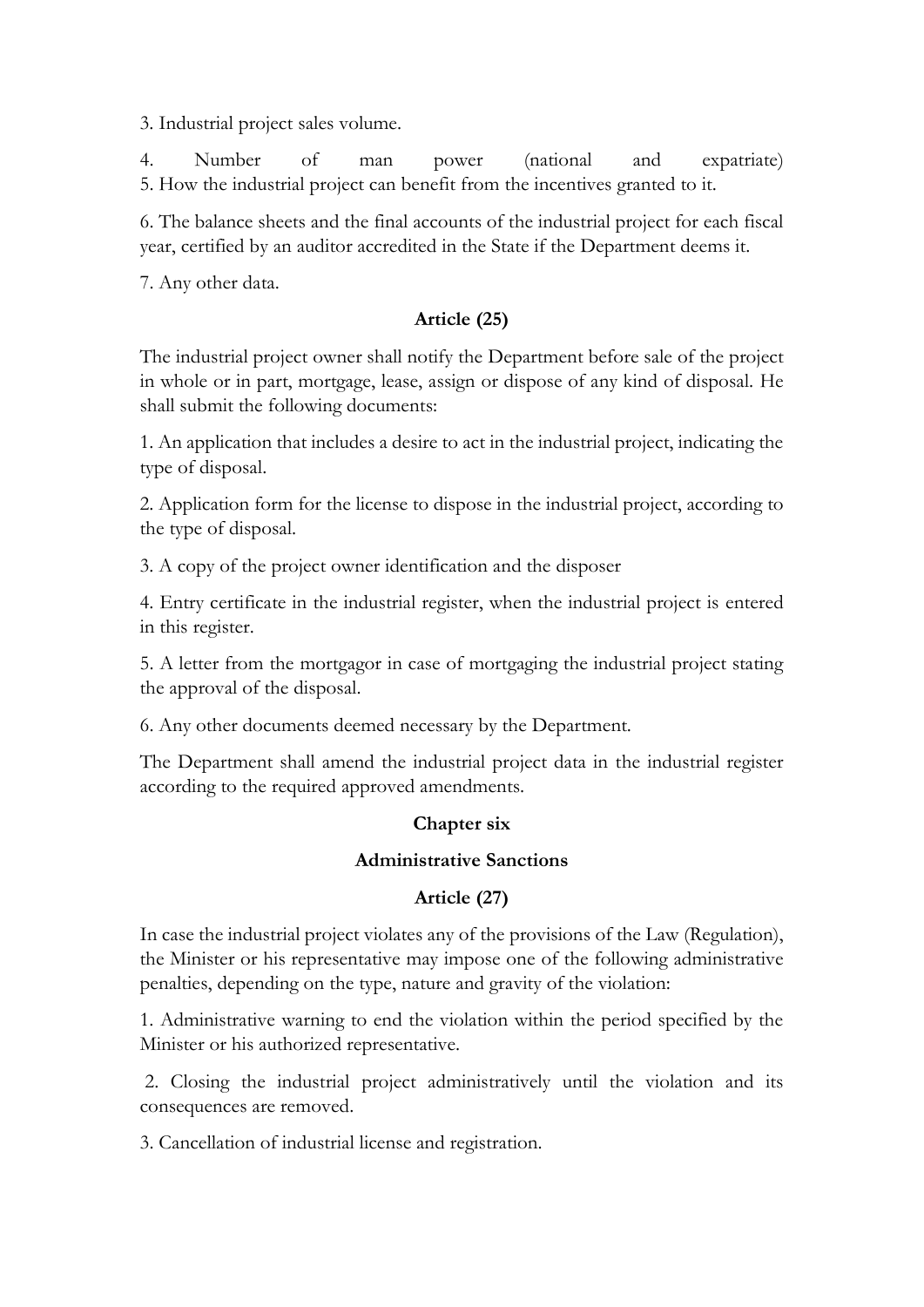#### **Chapter seven**

#### **General and Final Provisions**

#### **Article (27)**

Subject to the provisions stipulated in the Law (Regulation), grievances submitted by the concerned parties shall be recorded in a special register of the Department. Such grievances shall be transmitted immediately to the Department for consideration and recommendation. In order to examine the grievance, the Department may complete all the necessary data and documents. The Department shall submit the grievance together with its recommendation to the Minister to decide the grievance. In all cases, the grievance shall be decided within sixty days from the filing date.

#### **Article (28)**

Subject to the provisions of Article (2) of this Regulation, every industrial project owner who has obtained an industrial license before applying the Law (Regulation) shall submit an application for the entry of the industrial project in the industrial register within one year from date of entry into force of this regulation.